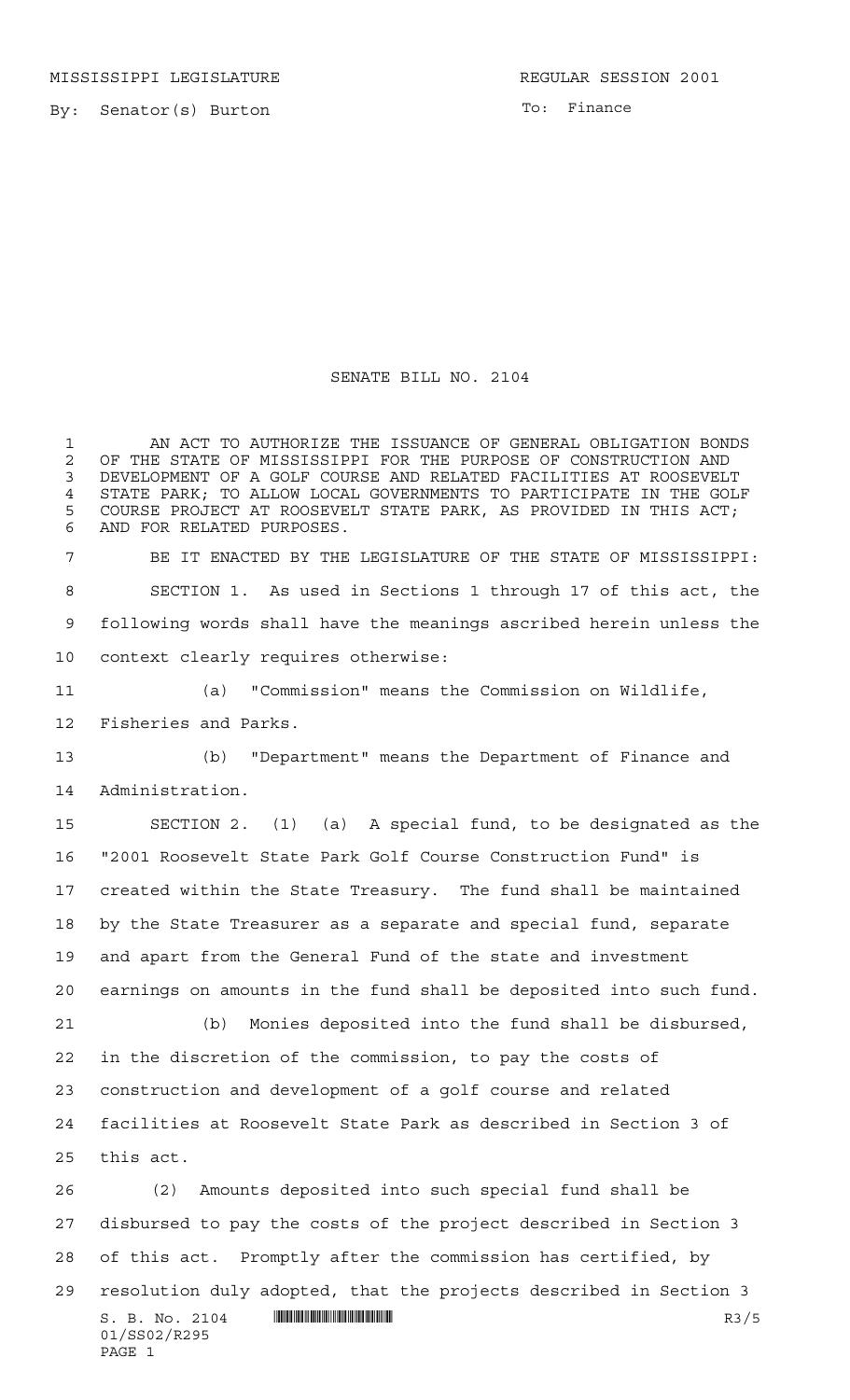of this act have been completed, abandoned or cannot be completed in a timely fashion, any amounts remaining in such special fund shall be applied to pay debt service on the bonds issued under this act, in accordance with the proceedings authorizing the issuance of such bonds and as directed by the State Bond Commission.

 (3) The Department of Wildlife, Fisheries and Parks may receive and expend any local or other source funds in connection with the expenditure of funds provided for in this section. The expenditure of monies deposited into the special fund shall be under the direction of the commission, and such funds shall be paid by the State Treasurer upon warrants issued by such commission, which warrants shall be issued upon requisitions signed by the Executive Director of the Department of Finance and Administration or his designee.

 SECTION 3. (1) (a) Before the issuance of any of the bonds authorized under Sections 1 through 17 of this act, the commission shall forward to the State Bond Commission its resolution declaring the necessity for the issuance of general obligation bonds as authorized by Sections 1 through 17 of this act for the purpose of development and construction at the Roosevelt State Park of the following: an eighteen-hole golf course, a driving range, practice areas, a clubhouse facility which shall include service of food and beverages, a cart storage facility, maintenance areas and equipment, any other appurtenances related to the operation of such golf facilities and all furnishings and equipment, including, but not limited to, entrance enhancements, signs and paving the entrance road as far as the park's bath house.

 (b) All clubhouse facilities, cart storage facilities, maintenance areas and equipment, and any other appurtenances related to the operation of the golf course and all furnishings and equipment described in paragraph (a) of this subsection (1)

 $S. B. No. 2104$  . We say the set of  $S. B. N_O. 2104$ 01/SS02/R295 PAGE 2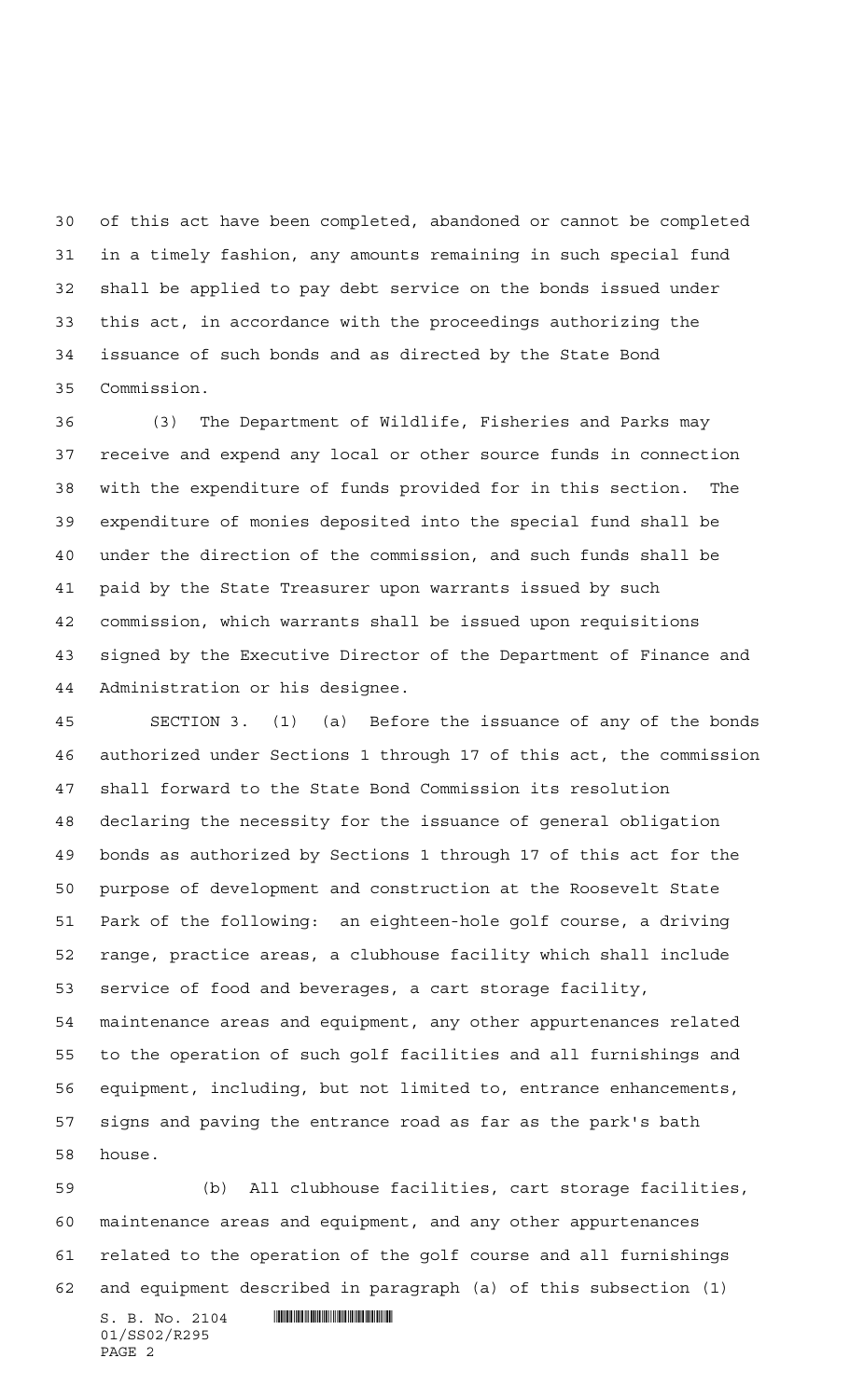shall be of the same design, size, and specifications as those at the Mallard Pointe Golf Course at John Kyle State Park.

 (2) All contracts for construction performed or related to the projects authorized under Sections 1 through 17 of this act shall be advertised, bid and accepted by the commission in accordance with the same procedure as prescribed for the advertisement and acceptance of bids for the purchase of commodities and contracts for public construction under Section 31-7-1 et seq. Contracts for professional services shall be in accordance with a fair and open procedure similar to that used by the Department of Finance and Administration.

 SECTION 4. Upon receipt of a certified copy of a resolution of the commission declaring the necessity for the issuance of any part or all of the bonds authorized by Sections 1 through 17 of this act, the State Bond Commission is authorized and empowered, at one time, or from time to time, to declare the necessity for issuance of, and to sell and issue general obligation bonds of the State of Mississippi in the principal amount requested, not to exceed an aggregate principal amount of Five Million Five Hundred Seventy-five Thousand Dollars (\$5,575,000.00), for the purposes hereinabove set forth. The State Bond Commission is authorized and empowered to pay the costs that are incident to the sale, issuance and delivery of the bonds authorized under Sections 1 through 17 of this act, from the proceeds derived from the sale of such bonds.

 SECTION 5. The principal of and interest on the bonds authorized under Sections 1 through 17 of this act shall be payable in the manner provided in this section. Such bonds shall bear such date or dates, be in such denomination or denominations, bear interest at such rate or rates (not to exceed the limit set forth in Section 8 of this act), be payable at such place or places within or without the State of Mississippi, shall mature absolutely at such time or times not to exceed twenty-five (25)

 $S. B. No. 2104$  . Suppose the set of  $\sim$ 01/SS02/R295 PAGE 3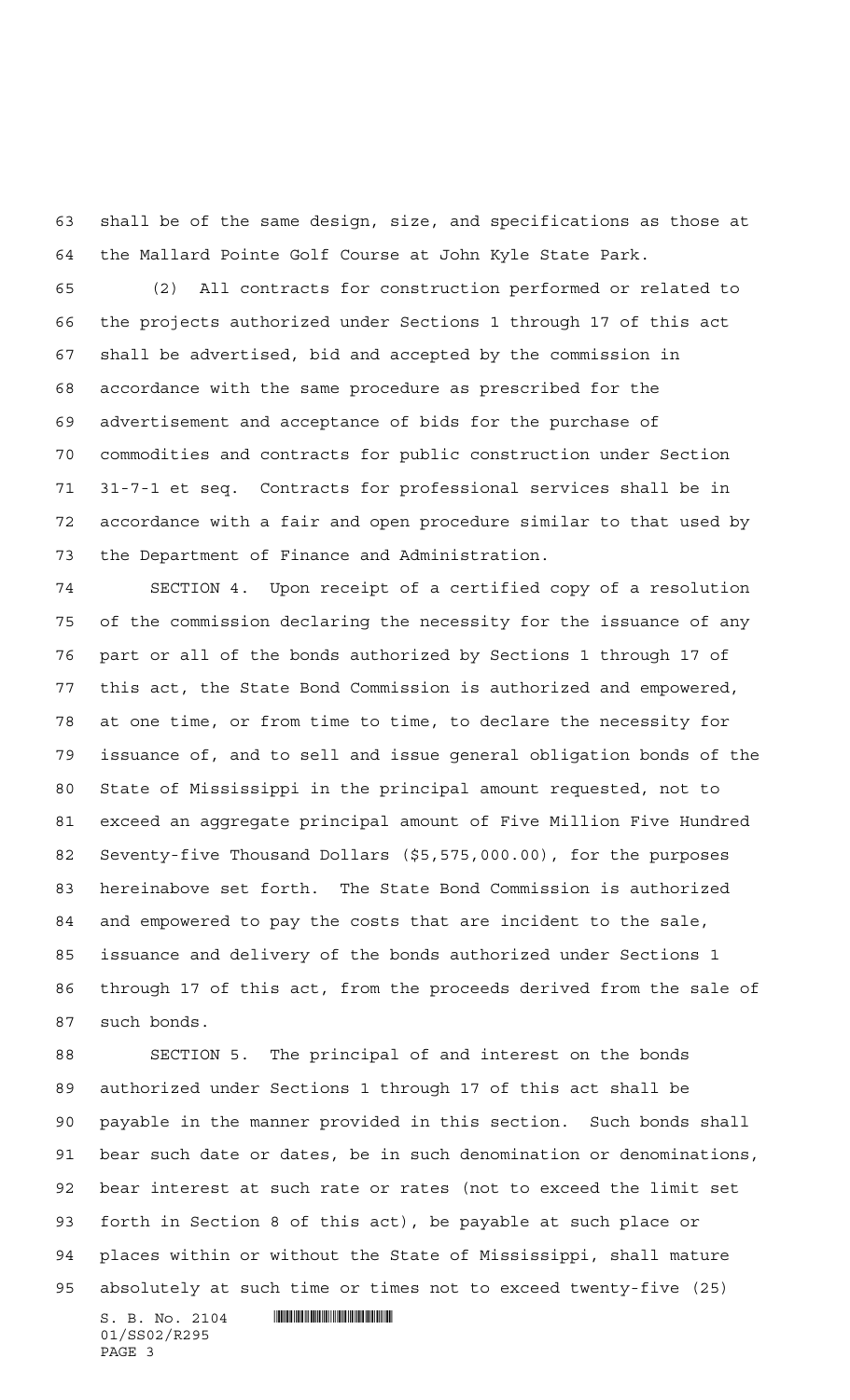years from date of issue, be redeemable before maturity at such time or times and upon such terms, with or without premium, shall bear such registration privileges, and shall be substantially in such form, all as shall be determined by resolution of the State Bond Commission.

 SECTION 6. The bonds authorized by Section 4 of this act shall be signed by the Chairman of the State Bond Commission, or by his facsimile signature, and the official seal of the State Bond Commission shall be affixed thereto, attested by the Secretary of the State Bond Commission. The interest coupons, if any, to be attached to such bonds may be executed by the facsimile signatures of such officers. Whenever any such bonds shall have been signed by the officials herein designated to sign the bonds, who were in office at the time of such signing but who may have ceased to be such officers before the sale and delivery of such bonds, or who may not have been in office on the date such bonds may bear, the signatures of such officers upon such bonds and coupons shall nevertheless be valid and sufficient for all purposes and have the same effect as if the person so officially signing such bonds had remained in office until the delivery of the same to the purchaser, or had been in office on the date such bonds may bear. However, notwithstanding anything herein to the contrary, such bonds may be issued as provided in the Registered Bond Act of the State of Mississippi.

 SECTION 7. All bonds and interest coupons issued under Sections 1 through 17 of this act, have all the qualities and incidents of negotiable instruments under the provisions of the Mississippi Uniform Commercial Code and in exercising the powers granted by Sections 1 through 17 of this act, the State Bond Commission shall not be required to and need not comply with the provisions of the Mississippi Uniform Commercial Code. Such bonds and income therefrom shall be exempt from all taxation within the State of Mississippi.

 $S. B. No. 2104$  . Will constrain the set of  $S. B. N_{\odot}$ 01/SS02/R295 PAGE 4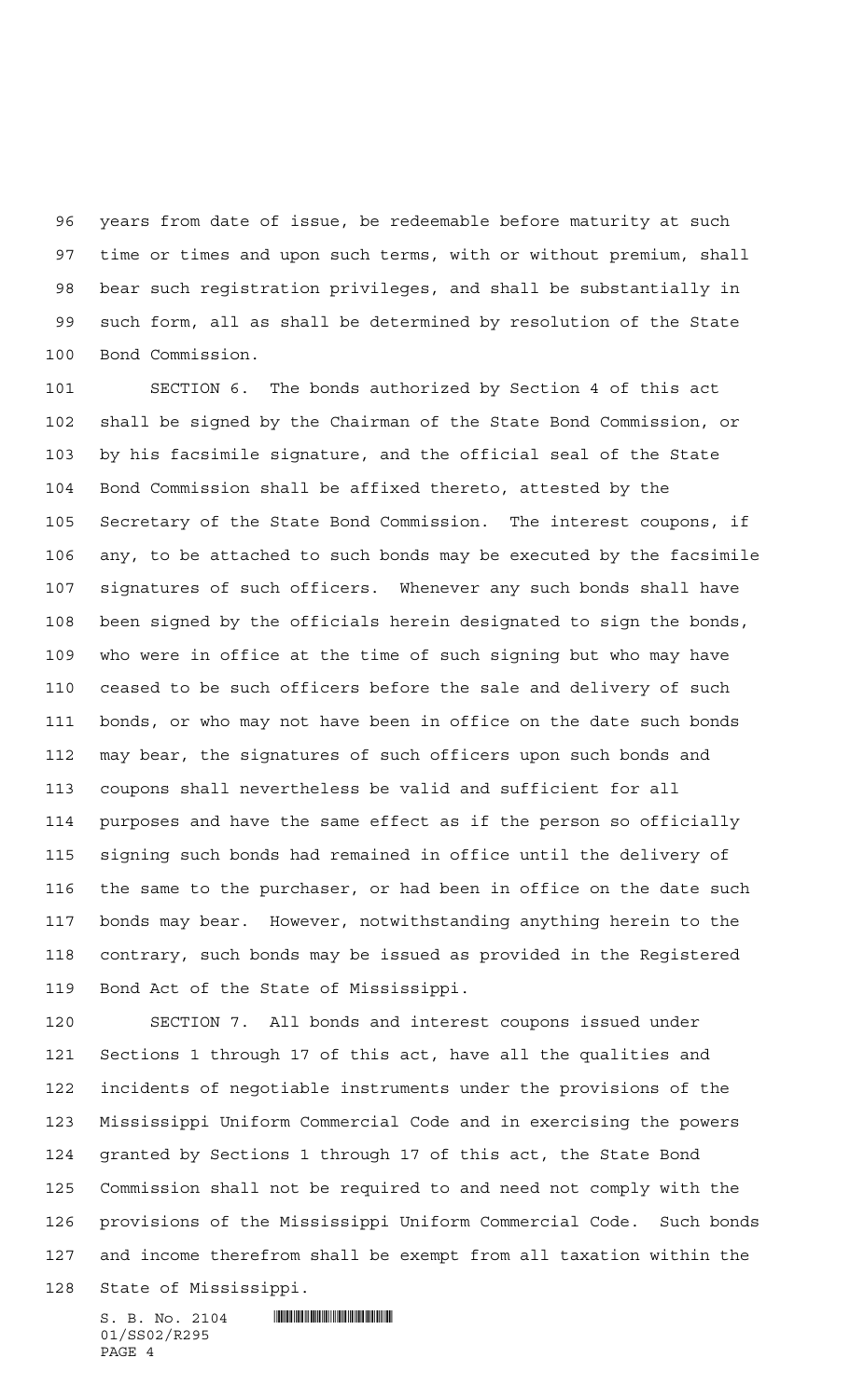SECTION 8. The State Bond Commission shall act as the issuing agent for the bonds authorized under Sections 1 through 17 of this act, prescribe the form of the bonds, advertise for and accept bids, issue and sell the bonds so authorized to be sold, pay all fees and costs incurred in such issuance and sale, and do any and all other things necessary and advisable in connection with the issuance and sale of such bonds. The State Bond Commission may pay the costs that are incident to the sale, issuance and delivery of the bonds authorized under Sections 1 through 17 of this act from the proceeds derived from the sale of the bonds. The State Bond Commission shall sell such bonds on sealed bids at public sale and for such price as it may determine to be for the best interest of the State of Mississippi, but no such sale shall be made at a price less than par plus accrued interest to date of delivery of the bonds to the purchaser. All bonds shall bear interest at such rate or rates not exceeding the limits set forth in Section 75-17-101. All interest accruing on such bonds so issued shall be payable semiannually or annually, except that the first interest payment may be for any period of not more than one (1) year.

 Notice of the sale of any such bond shall be published at least one (1) time, not less than ten (10) days before the date of sale, and shall be so published in one or more newspapers having a general circulation in the City of Jackson, Mississippi, and in one or more other newspapers or financial journals with a national circulation, to be selected by the State Bond Commission.

 The State Bond Commission, when issuing any bonds under the authority of Sections 1 through 17 of this act, may provide that bonds, at the option of the State of Mississippi, may be called in for payment and redemption at the call price named therein and accrued interest on such date or dates named therein.

 SECTION 9. The bonds issued under the provisions of Sections 1 through 17 of this act are general obligations of the State of

 $S. B. No. 2104$  . Suppose the set of  $\sim$ 01/SS02/R295 PAGE 5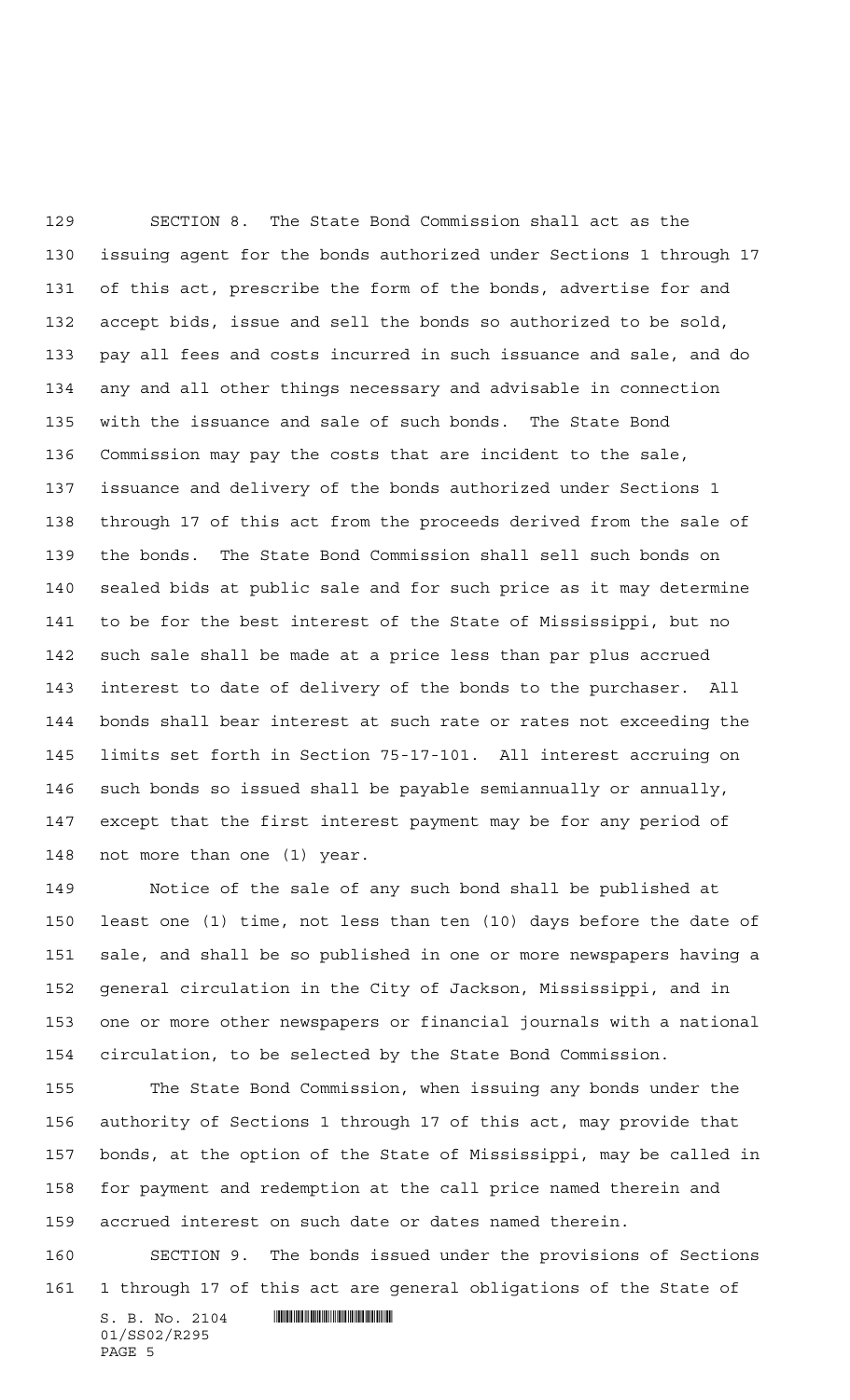Mississippi, and for the payment thereof the full faith and credit of the State of Mississippi is hereby irrevocably pledged. If the funds appropriated by the Legislature are insufficient to pay the principal of and the interest on such bonds as they become due, then the deficiency shall be paid by the State Treasurer from any funds in the State Treasury not otherwise appropriated. All such bonds shall contain recitals on their faces substantially covering the provisions of this section.

 SECTION 10. The State Treasurer is authorized to certify to the Executive Director of the Department of Finance and Administration the necessity for warrants, and the executive director is authorized and directed to issue such warrants, in such amounts as may be necessary to pay when due the principal of and interest on all bonds issued under the provisions of Sections 1 through 17 of this act; and the State Treasurer shall forward the necessary amount to the designated place or places of payment of such bonds in ample time to discharge such bonds, or the interest thereon, on the due dates thereof.

 SECTION 11. The bonds authorized under Sections 1 through 17 of this act may be issued without any other proceedings or the happening of any other conditions or things other than those proceedings, conditions and things which are specified or required by Sections 1 through 17 of this act. Any resolution providing for the issuance of general obligation bonds under the provisions of Sections 1 through 17 of this act shall become effective immediately upon its adoption by the State Bond Commission, and any such resolution may be adopted at any regular or special meeting of the State Bond Commission by a majority of its members.

 SECTION 12. The bonds authorized under the authority of Sections 1 through 17 of this act may be validated in the Chancery Court of the First Judicial District of Hinds County, Mississippi, in the manner and with the force and effect provided by Chapter 13, Title 31, Mississippi Code of 1972, for the validation of

 $S. B. No. 2104$  . We say the set of  $S. B. N_O. 2104$ 01/SS02/R295 PAGE 6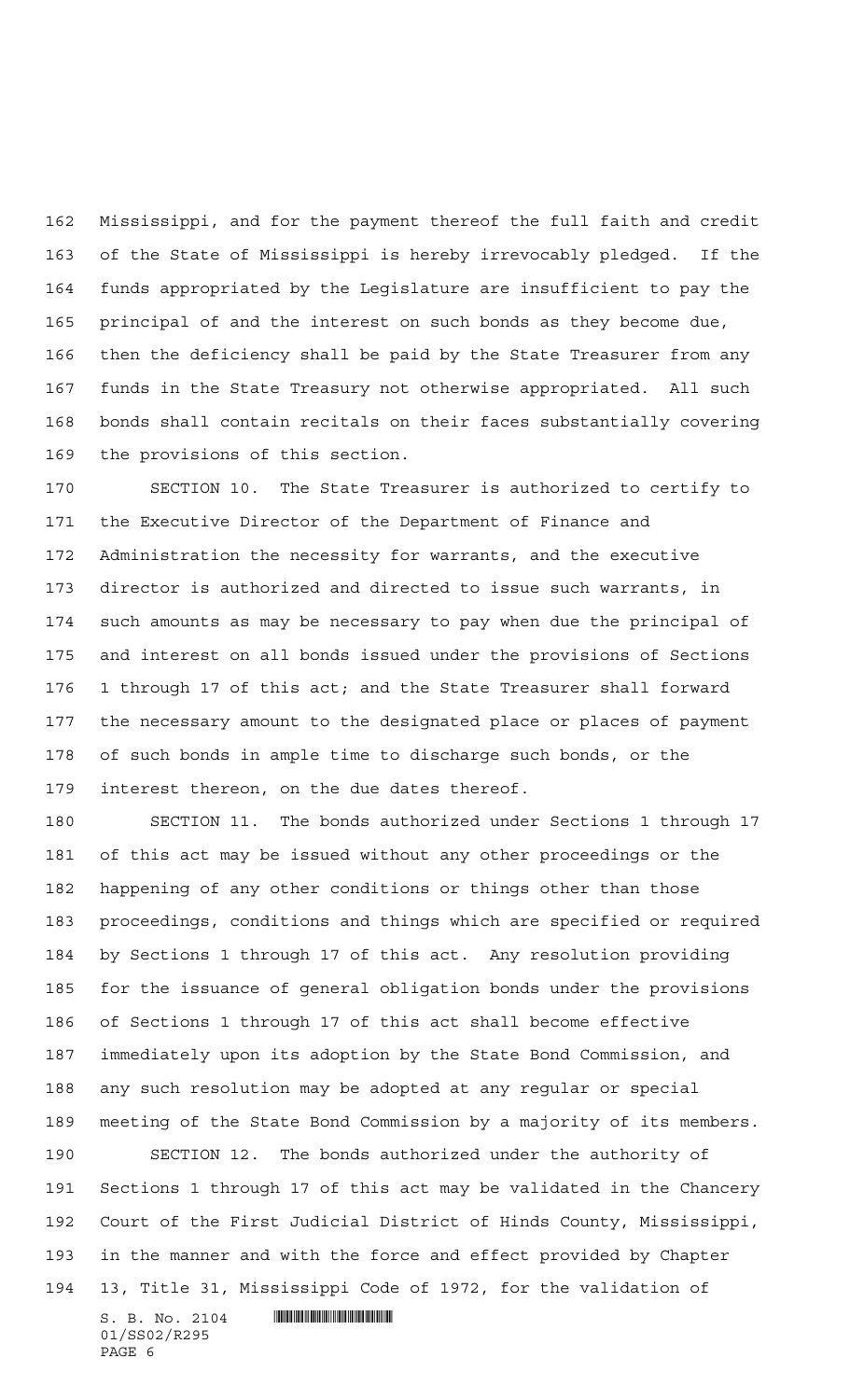county, municipal, school district and other bonds. The notice to taxpayers required by such statutes shall be published in a newspaper published or having a general circulation in the City of Jackson, Mississippi.

 SECTION 13. The proceeds of the bonds authorized in Sections 1 through 17 of this act shall be deposited in one (1) special fund created in Section 2 of this act. The proceeds of such bonds shall be used solely for the purposes provided in Sections 1 through 17 of this act, including the costs incident to the issuance and sale of such bonds. The costs incident to the issuance and sale of such bonds shall be disbursed by warrant upon requisition of the State Bond Commission, signed by the Governor. The expenditure of the remaining money shall be under the direction of the Commission on Wildlife, Fisheries and Parks, and such funds shall be paid by the State Treasurer upon warrants issued by the Executive Director of the Department of Finance and Administration.

 SECTION 14. Any holder of bonds issued under the provisions of Sections 1 through 17 of this act, or of any of the interest coupons pertaining thereto may, either at law or in equity, by suit, action, mandamus or other proceeding, protect and enforce any and all rights granted under Sections 1 through 17 of this act, or under such resolution, and may enforce and compel performance of all duties required by Sections 1 through 17 of this act to be performed, in order to provide for the payment of bonds and interest thereon.

 SECTION 15. All bonds issued under the provisions of Sections 1 through 17 of this act shall be legal investments for trustees and other fiduciaries, and for savings banks, trust companies and insurance companies organized under the laws of the State of Mississippi, and such bonds shall be legal securities which may be deposited with and shall be received by all public officers and bodies of this state and all municipalities and

 $S. B. No. 2104$  . Suppose the set of  $\sim$ 01/SS02/R295 PAGE 7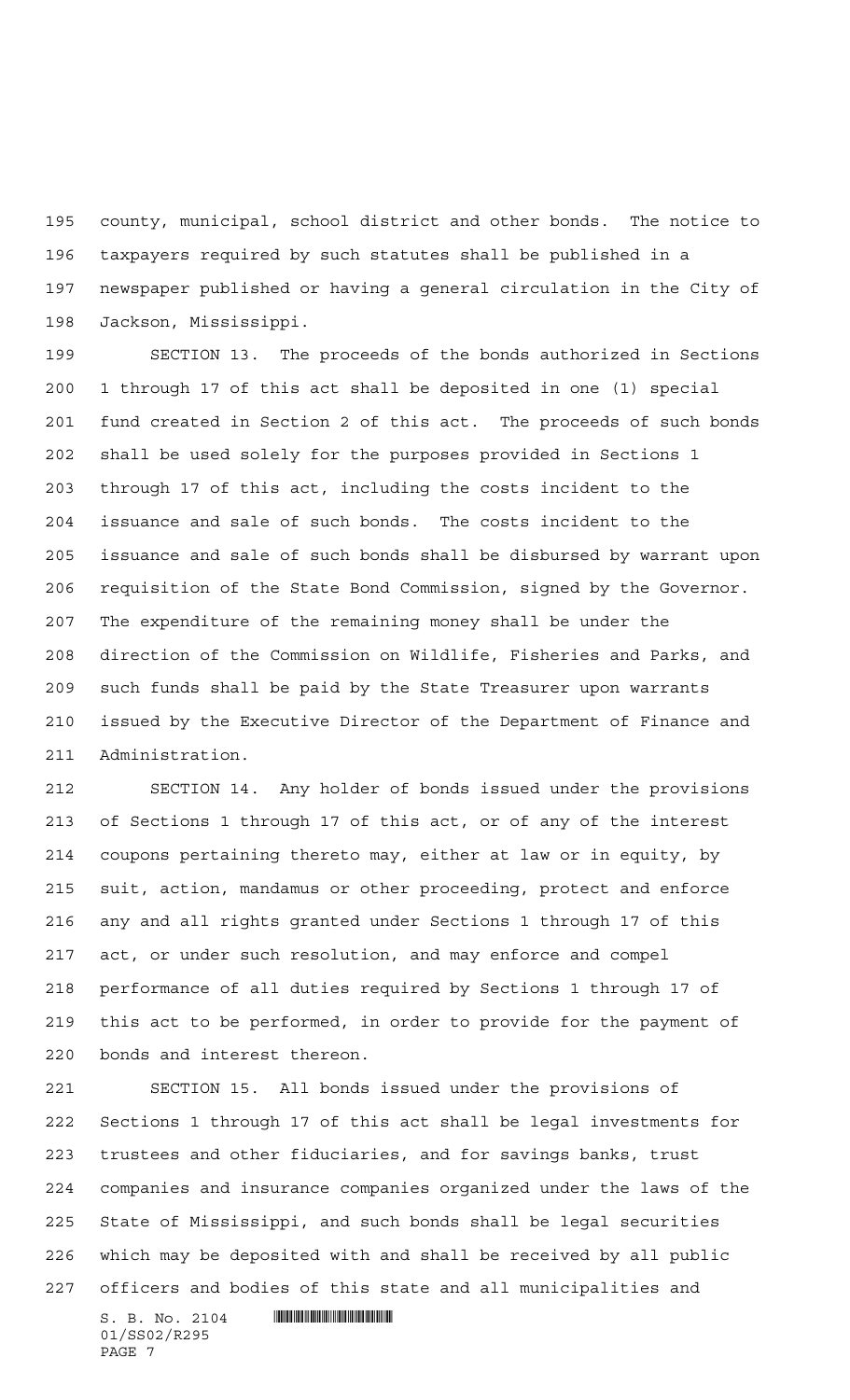political subdivisions for the purpose of securing the deposit of public funds.

 SECTION 16. The provisions of Sections 1 through 17 of this act shall be deemed to be full and complete authority for the exercise of the powers therein granted, but Sections 1 through 17 of this act shall not be deemed to repeal or to be in derogation of any existing law of this state.

 SECTION 17. For the purpose of aiding in the planning, design, undertaking and carrying out of the project specified in Section 3 of this act, any county or municipality, or governmental subdivision thereof, is authorized to contribute funds or property to defray any expenses of the specified project; to furnish or pledge public resources to the project, including, but not limited to, buildings, facilities, equipment and employees; or to participate in the effectuation of the specified project in any manner.

 SECTION 18. After authorization by the Commission on Wildlife, Fisheries and Parks, any person who is employed by the Department of Wildlife, Fisheries and Parks as a golf professional at the Roosevelt State Park golf course may charge and collect fees for teaching golf lessons at the park in reasonable amounts that have been approved in advance by the Commission on Wildlife, Fisheries and Parks. Any such person who charges and collects fees for teaching golf lessons shall be authorized to keep those fees as personal income in addition to his regular salary from the Department of Wildlife, Fisheries and Parks. Such fees shall not be considered to be public funds. However, each person who charges and collects such fees shall keep a detailed record of all fees collected and shall report to the commission on a regular basis, as prescribed by the Commission on Wildlife, Fisheries and Parks, the amount of all fees collected during the preceding reporting period.

 $S. B. No. 2104$  . Will constrain the set of  $S. B. N_{\odot}$ 01/SS02/R295 PAGE 8